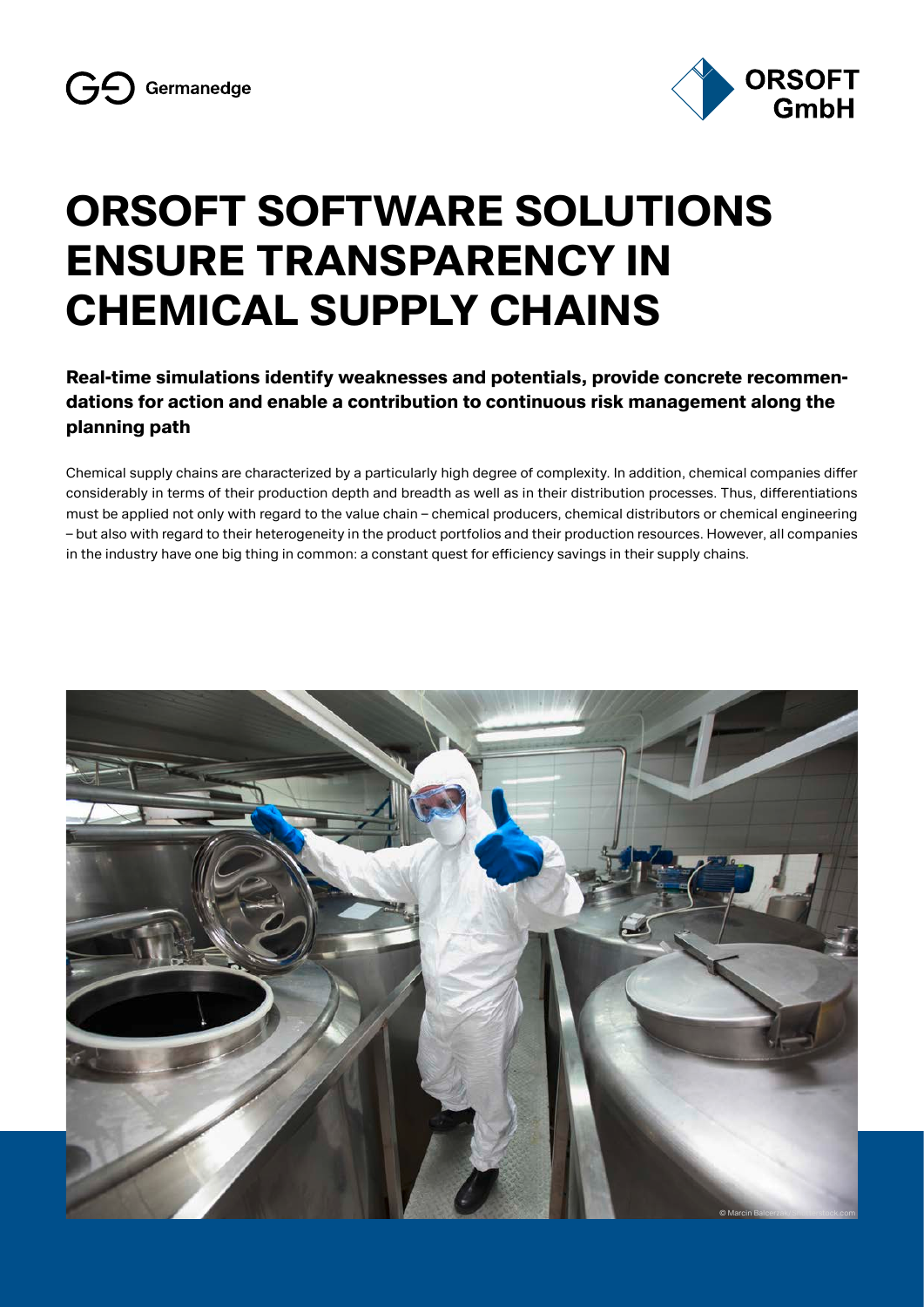

### **ORSOFT Enterprise Workbench**

Real-time monitoring and management of global value chains through simulation of SAP ERP or SAP S/4HANA master and transaction data and end-to-end supply chain optimization

Volatile chemical supply chains – characterized by supply bottlenecks and disruptive "just-in-time" logistics chains on the one hand, and a high adaptation pressure from the customer's side on the other hand – make supply chain planning increasingly challenging. Different requirements with regard to production processes such as batch or continuous processessing and various plant specifications such as multi-site factories or single-product, multi-product or multi-purpose plants play a significant role both in strategic plant planning and allocation and in the operational planning of production capacities.

The ORSOFT Enterprise Workbench in-memory solution supports Sales & Operations Planning (S&OP), demand planning as well as inventory optimization, and enables strategic raw material and capacity simulations including statements on optimal floor layouts – also with regard to decision processes about relocations to other lines or plants, "make or buy" or considering seasonal effects – as well as a reliable capacity alignment. The various planning scenarios can be selected and prioritized using further indicators such as customer segmentation, product contribution margin or potential contractual penalties in the event of non-fulfilment.

In ORSOFT Enterprise Workbench, sales forecast planning can be optimized through AI- and machine learning-generated historical data. Thus, demand planning can be fed by significantly enhanced data to assist a consensual decision-taking process based on an improved forecast quality. Instead of S&OP in fixed cycles, planning can now be executed at any time and delivers reliable results that can be directly implemented in detailed planning operations within very short response times.

A flow sheet simulation particularly suited to the chemical industry enables accurate sizing of plants and storage tanks in terms of flexibility, throughput and margin, or simulation of secondary resources such as energy, steam, process heat and wastewater. An analysis regarding the feasibility and profitability of new production facilities and resources is also part of the solution.

ORSOFT Enterprise Workbench is based on the production logistics model of SAP ERP or SAP S/4HANA and enables the bidirectional real-time data exchange of master and transaction data from the modules PP, PP/PI, PM, PS, QM, MM and SD. The extracted data is transformed into an internal data structure - the so called Digital Twin.

#### The advantages of the "ORSOFT Enterprise Workbench" **at a glance:**

- $\rightarrow$  Platform for medium and long term SCM processes
- $\rightarrow$  Simulation and planning in real time
- $\rightarrow$  Certified integration with SAP ERP and SAP S/4HANA
- $\rightarrow$  Machine learning and artificial intelligence to improve planning algorithms
- $\rightarrow$  Cross-plant view of multi-level supply chains for early avoidance of bottlenecks

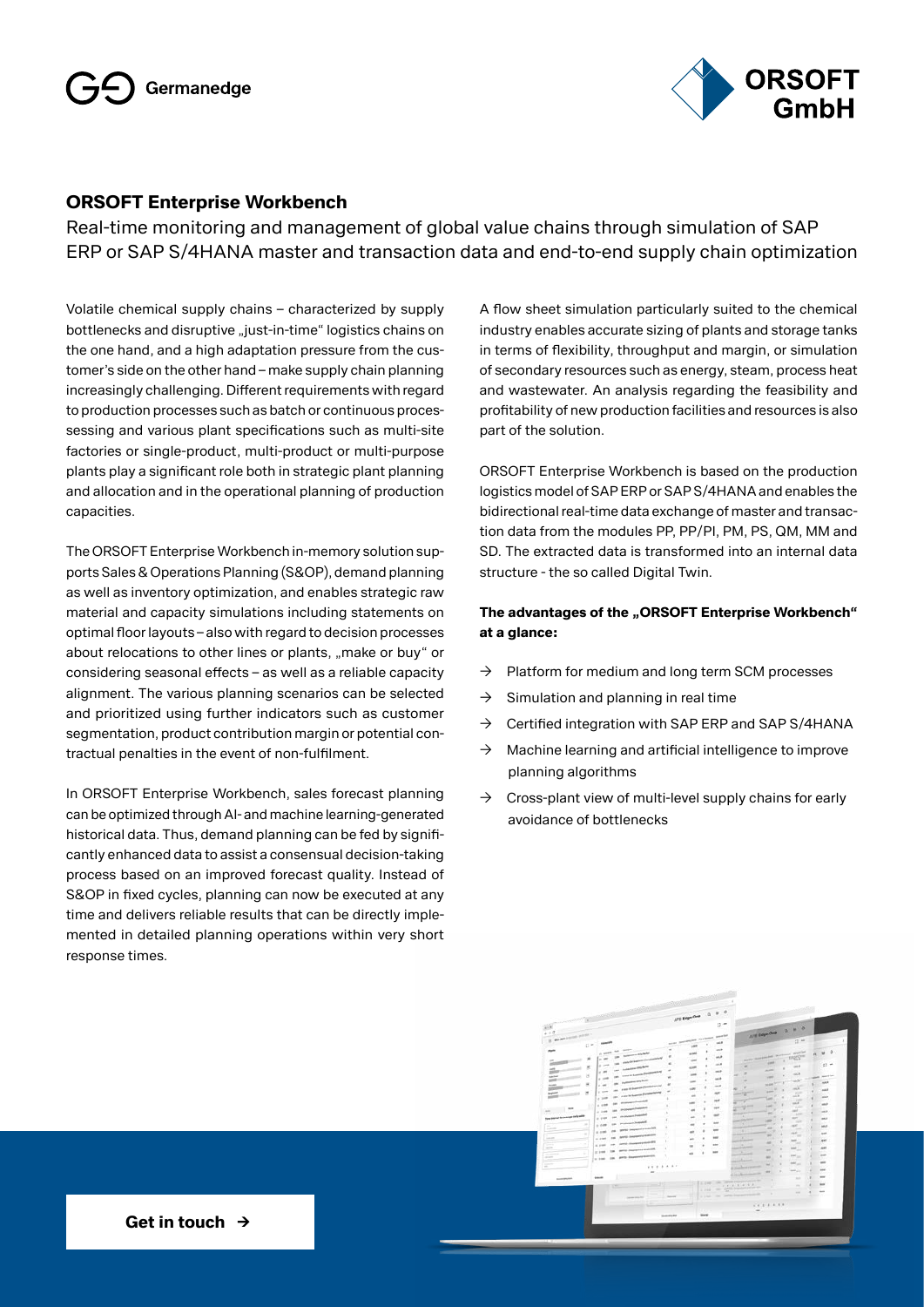

### **ORSOFT LabScheduling**

Integrated planning of production and laboratories: Throughput-optimized scheduling of limited laboratory capacities along the production planning process to avoid lab-indicated bottlenecks in complex supply chain networks

Laboratories represent a time- and capacity-critical factor within quality control in the chemical industry. This fact is caused by its manifold tasks along the overall production process: from incoming goods inspections to outgoing goods inspections, at-line inspections as well as inspections during the intermediate storage in tanks. As lab capacities are critical factors, they should be considered similar to classic production resources and should go in line with their planning. This enables both long-term advanced lab capacity planning as well as tactical-operational capacity adjustments and scheduling.

ORSOFT LabScheduling enables integrated laboratory planning based on the production planning in the ERP and analyses on data from the LIMS system. On a process level, both capacity analysis, capacity planning and detailed planning is supported. This is realized by real-time data processing of the ERP and the LIMS system in a common database. With the avoidance of system breaks and a central data storage between the systems, LabScheduling allows for accommodating horizontal and vertical planning levels.

The laboratory planning software thus combines all planning levels from production planning to the operative execution of quality controls and includes capacity, resource and headcount planning in the laboratories. As the planning horizon of laboratories is analogous to that of the production planning, it enables precise capacity forecasting and early identification of capacity bottlenecks in the laboratories. Within the operational planning cycle, real-time data processing allows for a flexible response to changing parameters and agile detailed planning of the laboratories.

#### **The advantages of the "ORSOFT LabScheduling" at a glance:**

- $\rightarrow$  Short-, medium- and long-term capacity preview of specific functionalities such as simulated inspection lots, individual prioritization of inspection lots or dynamic pegging
- $\rightarrow$  Certified interface to SAP ERP and SAP S/4HANA with bidirectional access to master and transaction data by using SAP user authentications
- $\rightarrow$  Flexible connection to external databases and LIMS
- $\rightarrow$  Fast responsiveness through real-time data processing and complex simulation capabilities
- $\rightarrow$  Access to planning results via web frontend

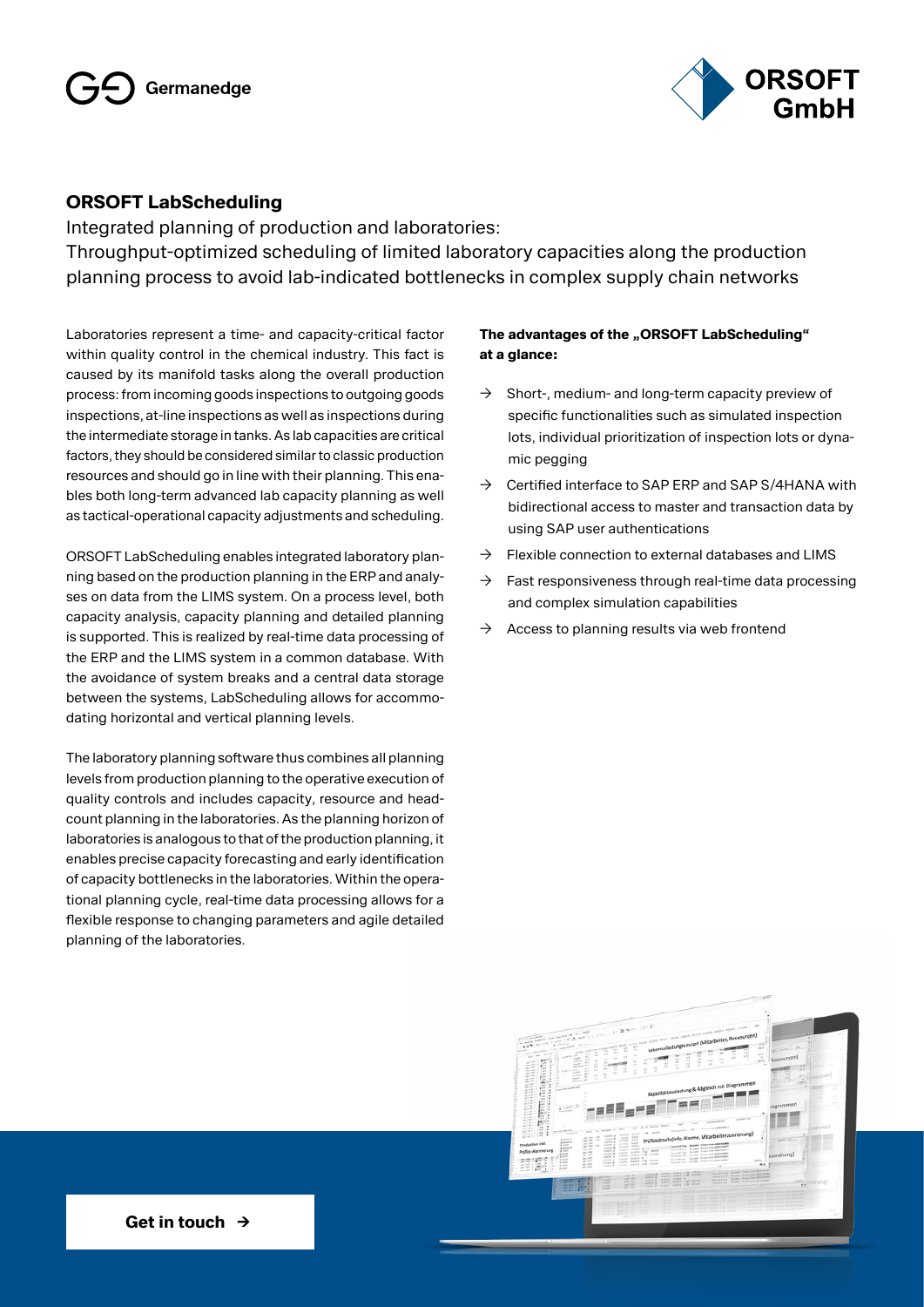

## **ORSOFT Manufacturing Workbench**

APS software for short- and medium-term material and (multi-)resource planning and interactive conflict simulation tools for use as an add-on to SAP ERP and SAP S/4HANA

In addition to tactical/strategic challenges in managing chemical supply chains, there are industry-specific planning and restriction parameters such as cleaning and setup times of plants, storage in tanks, silos or vessels, and/or laboratory capacities during production. This complexity requires – in addition to the capacitive planning provided from S&OP – a detailed planning and scheduling.

Production and logistics planning in ERP systems such as in SAP, Oracle or Infor is transaction-oriented and requires an explicit separation of material requirements and capacity planning. ORSOFT Manufacturing Workbench, in turn, follows the principles of Advanced Planning and Scheduling (APS) and provides interactive simulations on material, (multi-)resource and sequence planning while considering infinite capacities.

As the APS tool takes a multi-dimensional view on capacities, the software can map the effects of short-term production plan changes and thus enable optimized sequence planning. The continual revision of "best-before"-critical raw materials and pre-/intermediate products may also be monitored at any times.

In the case of scheduling "plain" dispositive process orders, it is still possible to intervene regulatively, e.g. by changing the planned production quantity and/or the planned production date. The software can thus support both manual and automated planning regimes. Therefore, all modules for short- and medium-term planning are not only used as an APS system or digital control station, but affect the way in which existing SAP processes are directly replaced from SAP transactions at the touch of a button. This would ensure, for example, that ATP and CTP checks can be processed online and in real time.

A further specific add-on to ORSOFT Manufacturing Workbench qualifies the software for use in the chemical process industry: A tool to manage single-product, multi-product or alternating and mixing tanks and their capacitive planning both as source and target tanks in the production process. As a result of its application, existing storage capacities - also automated - can be optimally utilized, so that investments in tank and vessel capacities can be minimized.

#### Advantages of the "ORSOFT Manufacturing Workbench" **at a glance:**

- $\rightarrow$  Flexible detailed planning solution with the possibility of customization and automation
- $\rightarrow$  100% integrated with SAP: processing of existing SAP ERP and SAP S/4HANA PP/DS data using SAP user authentication
- $\rightarrow$  Proven industry solutions such as tank and campaign planning are already available in the standard system
- $\rightarrow$  High-performance response through local RAM database with the ability to plan in real time
- $\rightarrow$  Minimal project risk during implementation due to piloting on customer data